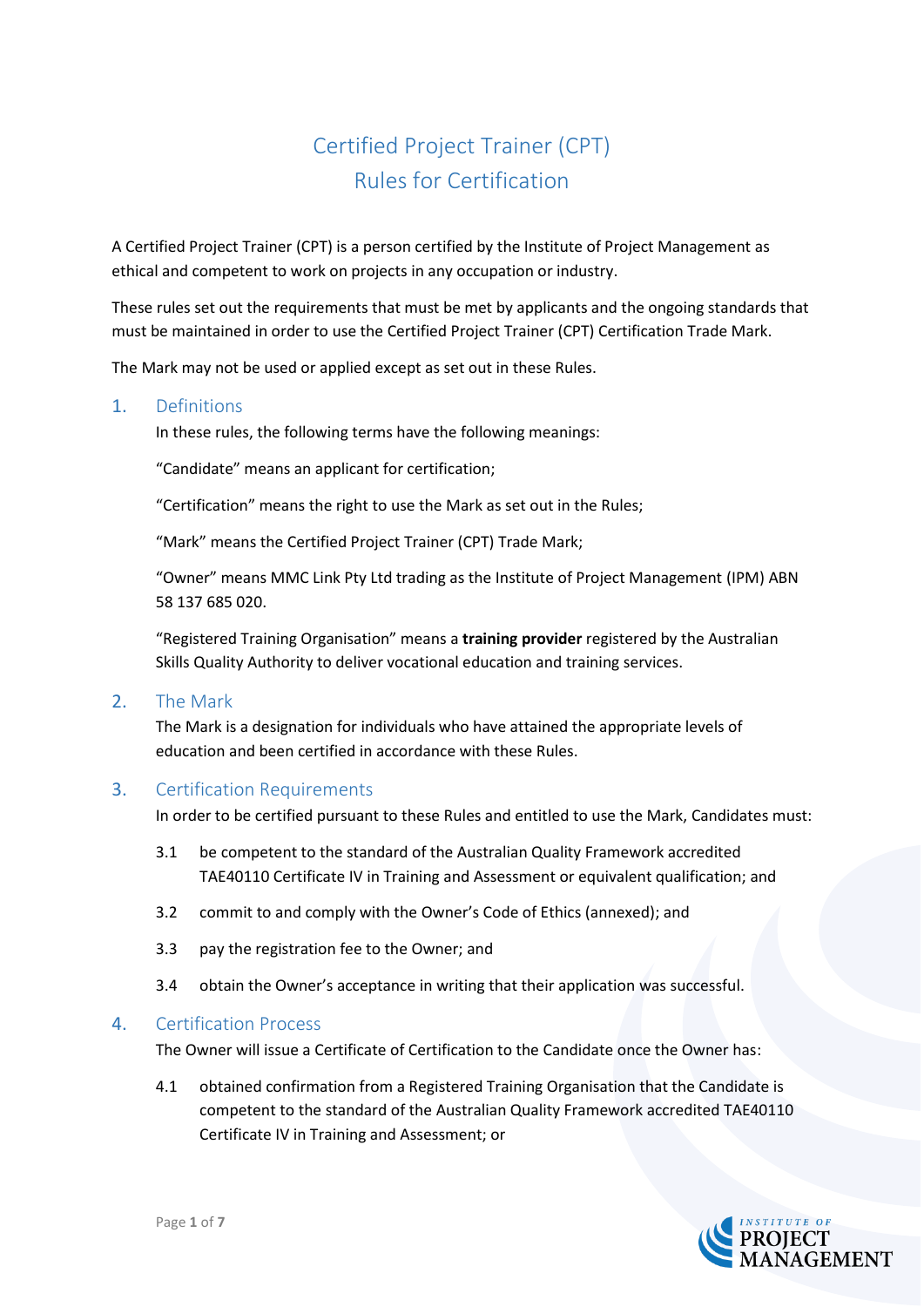- 4.2 obtained confirmation from a government accredited training provider that the Candidate is competent to an equivalent standard; and
- 4.3 received a signed statement from the Candidate agreeing to be bound by the Owner's Code of Ethics (annexed); and
- 4.4 processed the Candidate's registration fee.

# 5. Approved Certifiers

An approved certifier must be an employee or delegate of the Owner sufficiently trained in the process of

- 5.1 validating a Candidate's qualification with the issuing authority; and
- 5.2 processing the application; and
- 5.3 issuing the Certification.

# 6. Maintenance of Certification

In order to maintain Certification and the right to use the Mark, the Candidate must:

- 6.1 comply with the Owner's Code of Ethics (annexed); and
- 6.2 pay the annual fee to the Owner; and
- 6.3 notify the Owner of any changes to their contact details or circumstances relevant to Clause 7 of these rules.

# 7. De-Certification

The Owner shall have the right to de-certify an approved user of the Mark in the event that the approved user:

- 7.1 is dismissed from employment for a breach, or otherwise found to have breached, the Owner's Code of Ethics (annexed); or
- 7.2 is convicted of any criminal offence carrying a penalty of not less than twelve (12) months imprisonment; or
- 7.3 misuses or misappropriates the Mark for any use other than those conferred by these rules.

# 8. Use of the Mark

Approved users of the mark may use the Mark by:

- 8.1 calling themselves a Certified Project Trainer; and
- 8.2 placing after their name the initials CPT.

#### 9. Ownership

The Owner is the sole owner of the Mark. A successful Candidate is entitled to use the Mark according to these Rules, but does not have, and is not entitled to, any rights to ownership in the Mark.

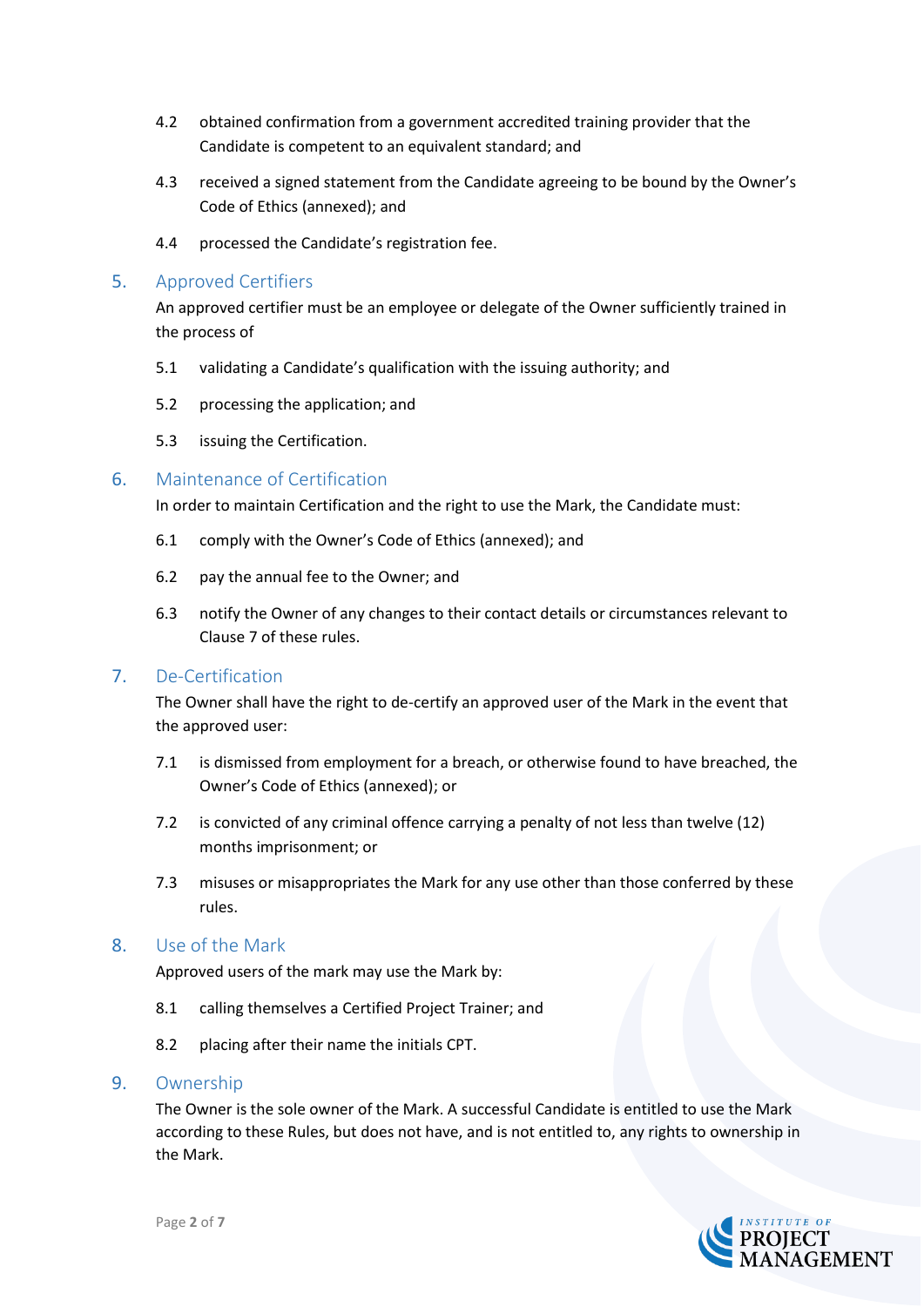# 10. Register

The Owner will keep a register of certified users of the Mark at its office which shall include the names, contact details and date of Certification of each Candidate.

# 11. Notices

Any notice, consent or communication that the Owner may be required or may wish to give to a Candidate or certified user of the Mark under these rules (including, but not limited to, any notice of de-certification), shall be given in writing and may be given by:

- 11.1 being sent by pre-paid ordinary mail to the Candidate or certified user's address recorded in the Register; or
- 11.2 being sent by electronic mail to the Candidate or certified user's e-mail address recorded in the Register;

AND the notice shall be deemed to have been given:

- 11.3 if sent by pre-paid ordinary mail, on the date three business days after the date of posting; or
- 11.4 if sent by electronic mail, on the date one business day after the date of transmission.

Service effected in accordance with any one of these provisions shall be deemed good and sufficient service of the notice irrespective of whether the notice shall actually have come to the notice of the intended recipient.

# 12. Schedule of Fees

- 12.1 The fees referred to in these Rules are in Australian dollars and set as follows:
	- a. Registration fee \$250;
	- b. Annual fee \$100.
- 12.2 These fees may be discounted or waived from time-to-time at the discretion of the Owner.

# 13. Dispute Resolution

- 13.1 If there is any dispute between the parties concerning these Rules, then the parties must attempt to resolve any such dispute by the dispute resolution procedure set out herein before resorting to alternative avenues, including litigation.
- 13.2 The dispute resolution procedure is as follows:
	- a. if a party believes that a dispute has arisen, including where a Candidate believes he/she has been mistakenly denied Certification, that party must notify their counterparty in writing;
	- b. the dispute notice must identify in sufficient detail what the dispute is;

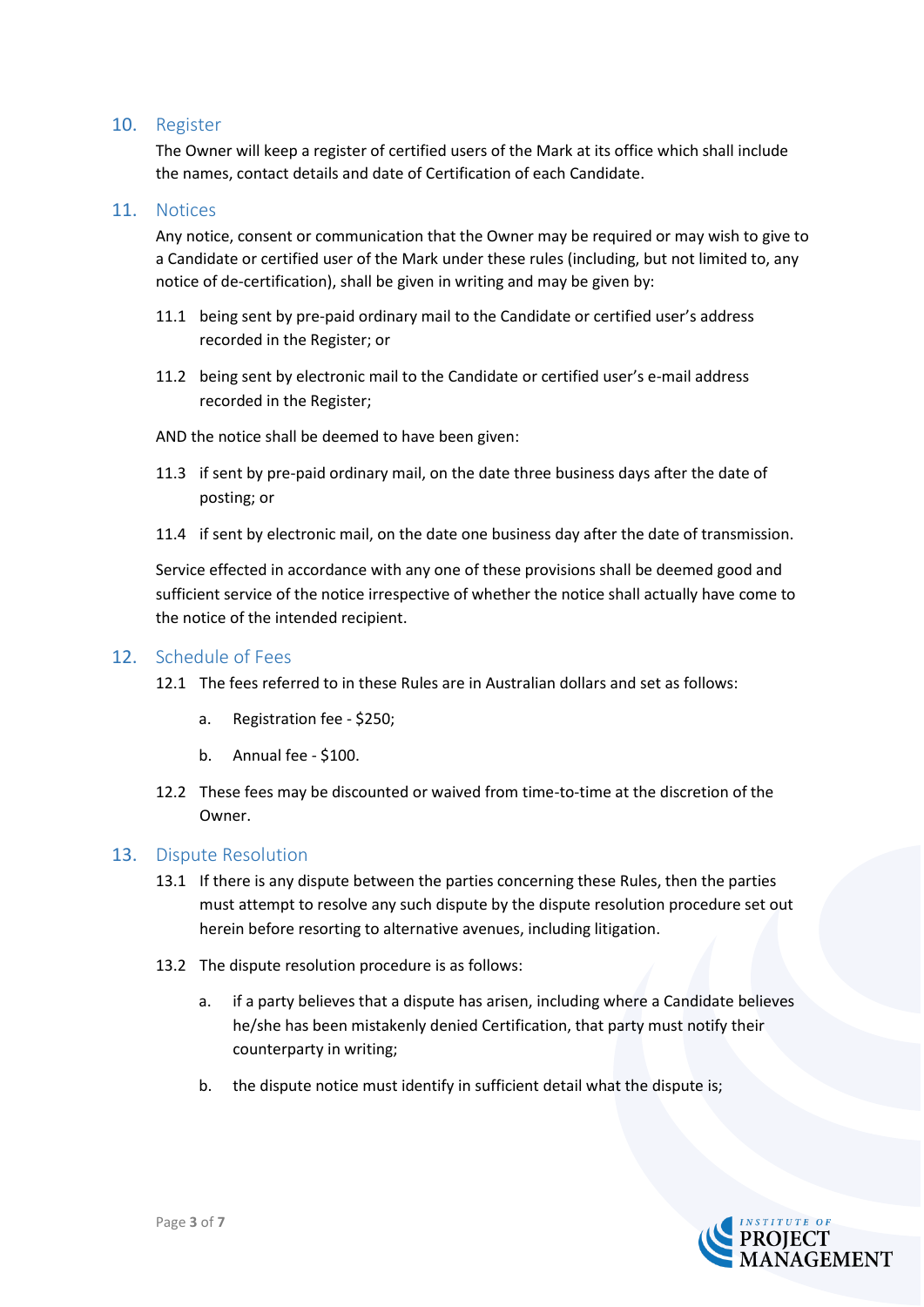- c. in the case of a dispute against the Owner, the dispute must be sent to the Owner's Chief Executive Officer; following which the Owner will seek to resolve the dispute within ten (10) business days;
- d. failing resolution according to Clause 12.3, the parties may jointly request the appointment of a mediator; and failing an agreement to that within ten (10) business days, either party may apply to the President of the Law Society of Tasmania to appoint a mediator;
- e. once the mediator has been appointed, the parties will comply with the mediator's instructions;
- f. such mediation shall take place in Hobart, Tasmania, Australia;
- g. if the dispute is not resolved within thirty (30) days of the appointment of the mediator, or any other period agreed by the parties in writing, the mediation ceases.
- 13.3 The mediator may fix charges for the mediation which must be paid equally by the parties.
- 13.4 If the dispute is settled, all parties must sign the terms of agreement and those terms are binding on the parties.
- 13.5 The mediation is confidential and statements made by the mediator or the parties, as well as discussions between the participants to the mediation, cannot be used in any legal proceedings.
- 13.6 It shall be a term of the engagement of the mediator that the parties release the mediator from any Court proceedings relating to the dispute or mediation.
- 13.7 The mediator is not bound by the rules of natural justice and may discuss the dispute with a party in the absence of another party.

# 14. Amendment

These Rules may be amended at any time by the Owner, subject to the provisions of the *Trade Marks Act 1995* (Cth).

# 15. Glossary

#### **Australian Qualifications Framework**

The Australian Qualifications Framework (AQF) is the national policy for regulated qualifications in Australian education and training. It incorporates the qualifications from each education and training sector into a single comprehensive national qualifications framework.

For more information, visit [http://aqf.edu.au](http://aqf.edu.au/)

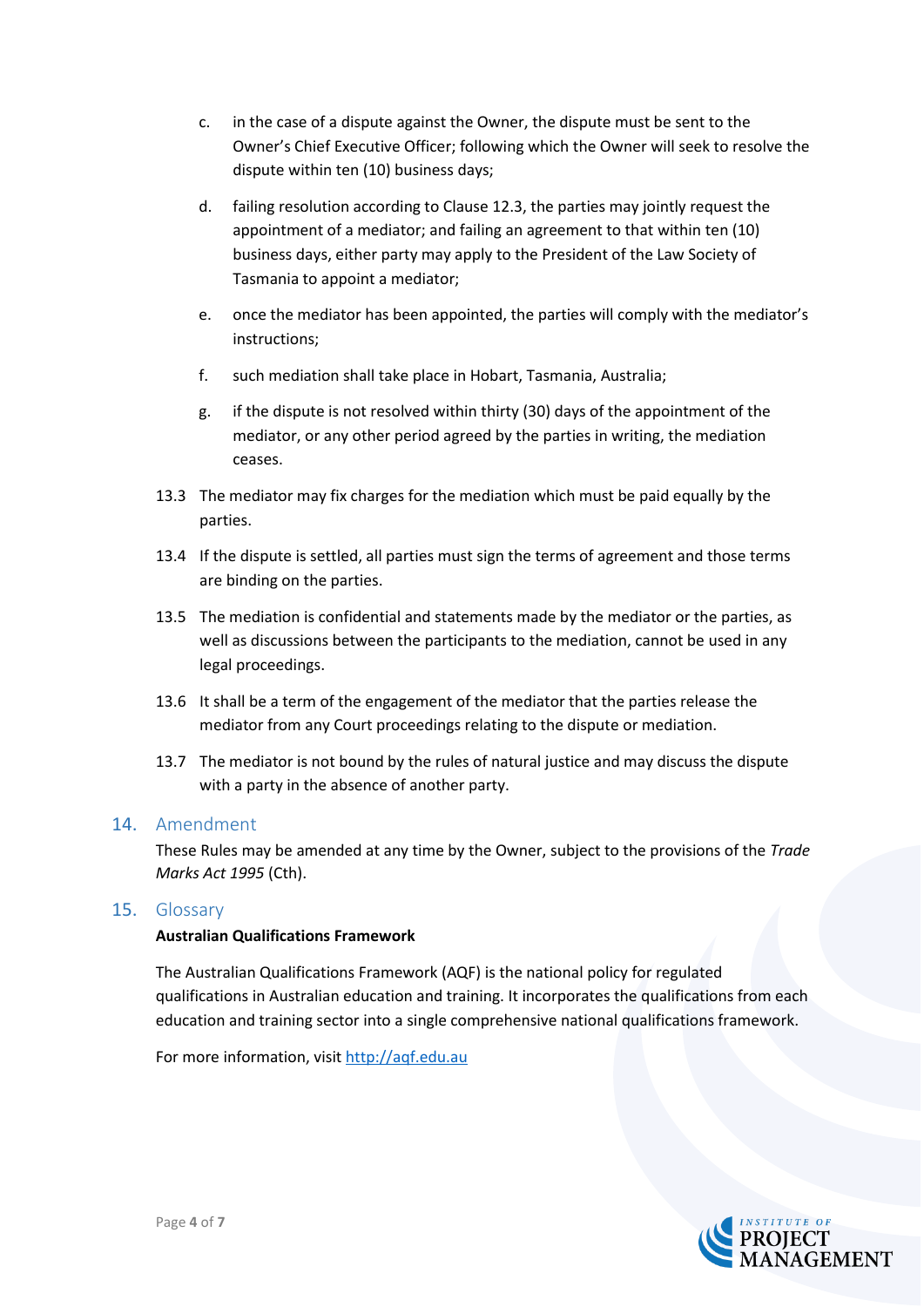#### **TAE40110 Certificate IV in Training and Assessment**

This qualification reflects the roles of individuals delivering training and assessment services in the vocational education and training (VET) sector.

Achievement of this qualification or an equivalent by trainers and assessors is a requirement of the Australian Quality Training Framework *Essential Standards for Registration* (Standard 1 as outlined in Appendix 2 of the *Users' Guide to the Essential Standards for Registration*).

This qualification, or the skill sets derived from units of competency within it, is also suitable preparation for those engaged in the delivery of training and assessment of competence in a workplace context, as a component of a structured VET program.

For more information, visit http://training.gov.au/Training/Details/TAE40110

#### **Institute of Project Management**

The Institute of Project Management (IPM) is an Australian government accredited training organisation (RTO 60154) that connects project management education, research, consultancy and graduate opportunities in a single, specialist enterprise.

For more information, visit [http://ipm.edu.au](http://ipm.edu.au/)

#### **Registered Training Organisation**

Registered training organisations (RTOs) are those training providers registered by the Australian Skills Quality Authority (ASQA) (or, in some cases, a state regulator) to deliver vocational education and training (VET) services.

RTOs are recognised as providers of quality-assured and nationally recognised training and qualifications. There are currently around 5000 RTOs in Australia. A complete list of RTOs is maintained at [http://training.gov.au,](http://training.gov.au/) the authoritative national register of the VET sector in Australia.

For more information, visit [http://asqa.gov.au](http://asqa.gov.au/)

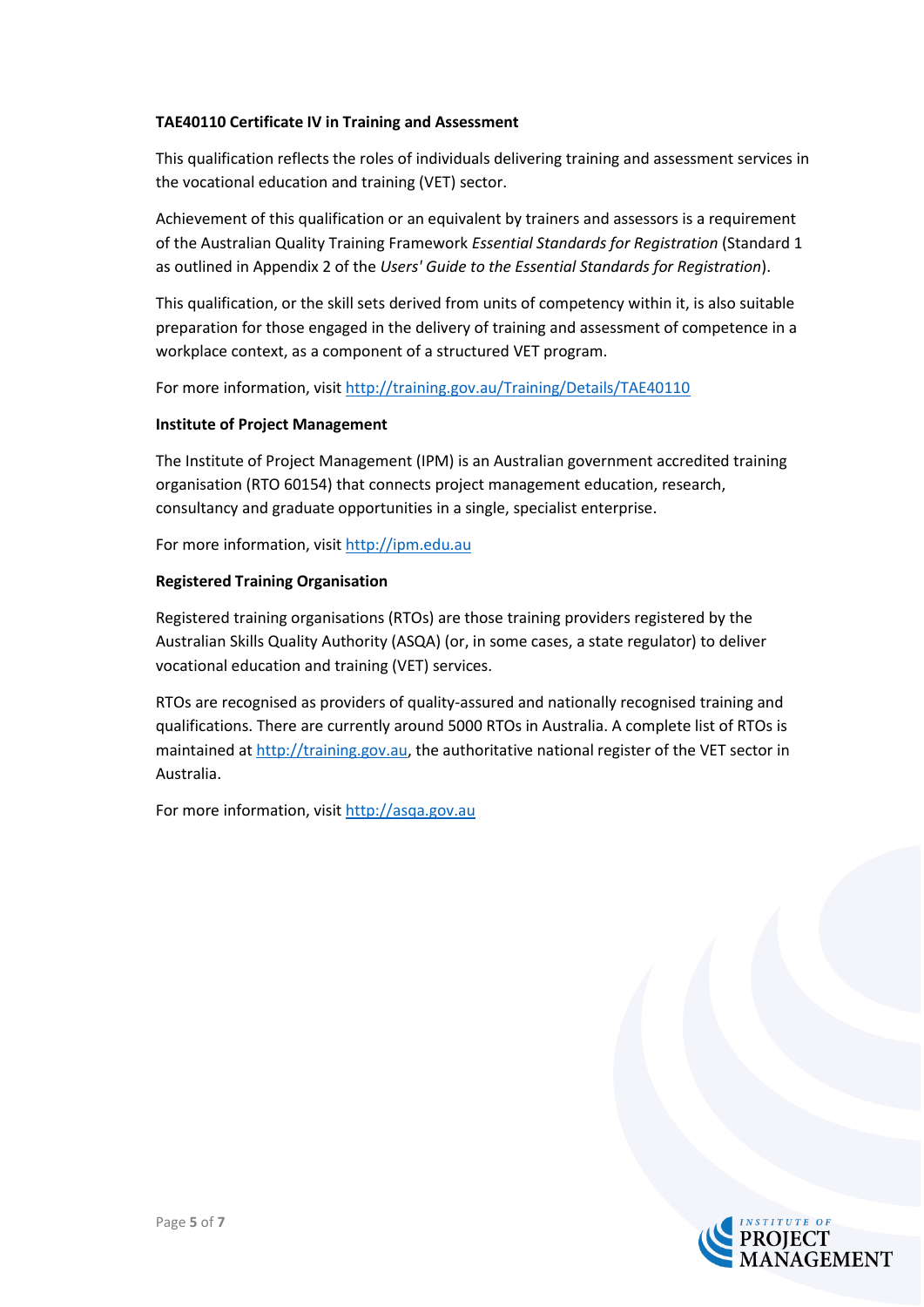# Annex

- 1. IPM Code of Ethics for Project Professionals
	- 1.1 As Project Professionals, we will conduct our business honestly and ethically wherever we operate in the world. We will constantly improve the quality of our services and will create a reputation for honesty, fairness, respect, responsibility, integrity, trust and sound business judgment.
	- 1.2 No illegal or unethical conduct is in our best interest as Project Professionals. We will not compromise our principles for short-term advantage; rather, we will adhere to high standards of personal integrity.
	- 1.3 As Project Professionals, we must never permit our personal interests to conflict, or appear to conflict, with the interests of our clients. We must take great care to be honest in all stakeholder communications. We shall also avoid using our client contacts to advance our own private business or personal interests at the expense of clients or their affiliates.
	- 1.4 No bribes, kickbacks or other similar remuneration or consideration shall be given to any person or organisation in order to attract or influence business. As Project Professionals, we shall avoid giving or accepting gifts, gratuities, fees, bonuses or excessive entertainment in order to attract or influence business.
	- 1.5 As Project Professionals, we will often obtain proprietary, confidential or businesssensitive information and must take appropriate steps to assure that such information is strictly safeguarded. This information could include strategic business plans, operating results, marketing strategies, customer lists, personnel records, upcoming acquisitions and divestitures, new investments, and manufacturing costs, processes and methods. Proprietary, confidential and sensitive business information about our clients, their affiliates, and individuals will be treated with sensitivity and discretion and only be disseminated on a need-to-know basis.
	- 1.6 As Project Professionals, we will refrain from gathering competitor intelligence by illegitimate means and refrain from acting on knowledge that has been gathered in such a manner. We will seek to avoid exaggerating or disparaging comparisons of the services and competence of our clients' competitors or our own competitors.
	- 1.7 As Project Professionals, we obey all laws and client policies and act with respect and responsibility toward others in all of our dealings. We agree to disclose unethical, dishonest, fraudulent and illegal behaviour directly to management of our clients. As Project Professionals, we negotiate in good faith and do not act in an abusive manner toward others. We respect the property rights of others.
	- 1.8 As Project Professionals, we do not engage in or condone deceptive behaviour, including half-truths, material omissions, false or misleading statements, or providing information out of context necessary to make the statement incomplete. We must be particularly careful to avoid misrepresenting our project estimates and forecasts to